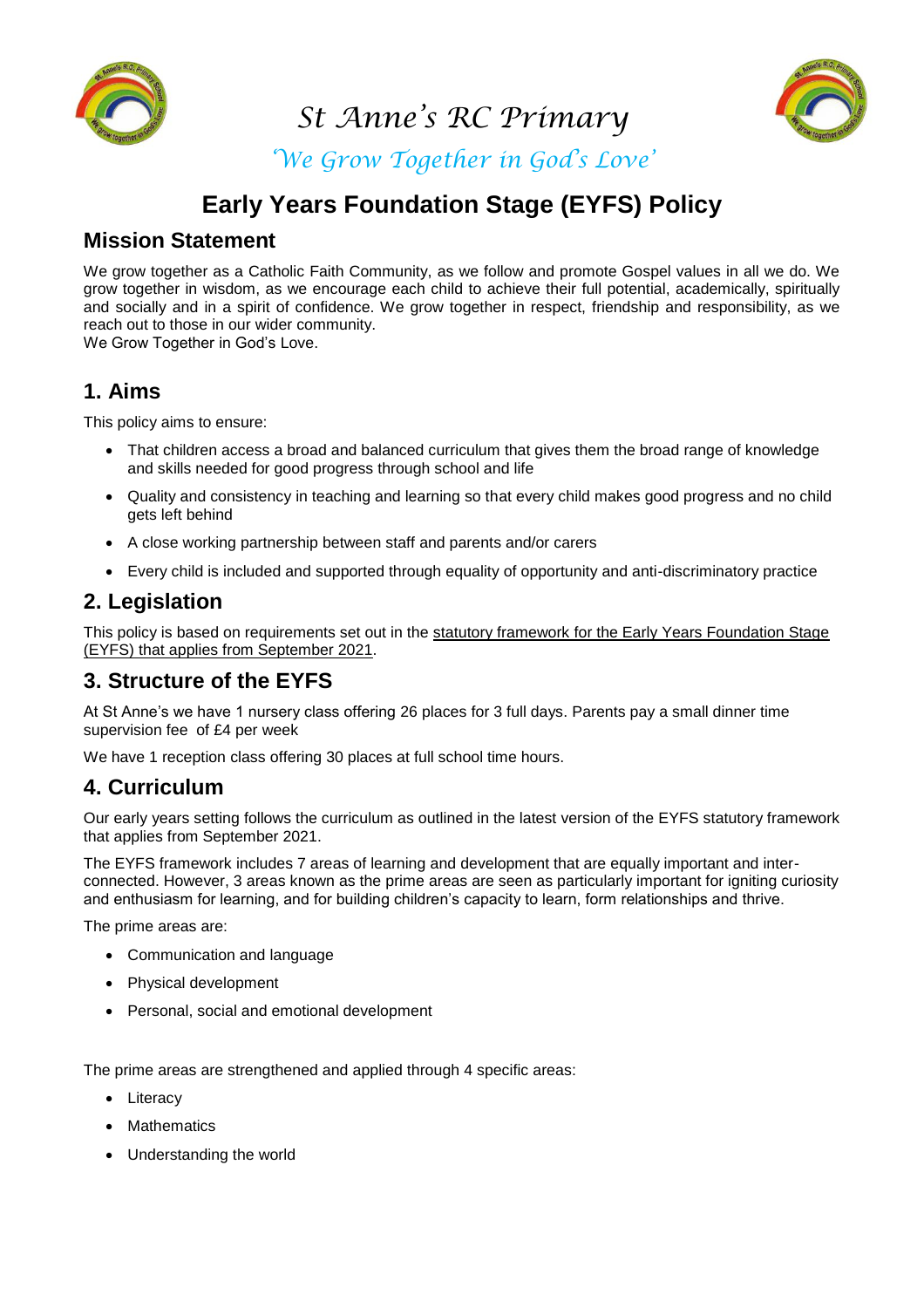Expressive arts and design

#### **4.1 Planning**

Staff plan activities and experiences for children that enable children to develop and learn effectively. In order to do this, staff working with the youngest children are expected to focus strongly on the 3 prime areas.

Staff also take into account the individual needs, interests, and stage of development of each child in their care, and use this information to plan a challenging and enjoyable experience. Where a child may have a special educational need or disability, staff consider whether specialist support is required, linking with relevant services from other agencies, where appropriate.

In planning and guiding children's activities, staff reflect on the different ways that children learn and include these in their practice.

Staff are expected to plan and develop a strong continuous provision, and then plan enhanced provision and additional adult directed activities to support this. As children progress through the early years foundation stage, group work, adult-directed and whole class work will be planned, as appropriate for the age and stage of the pupils.

#### **4.2 Teaching**

Each area of learning and development is implemented through planned, purposeful play, and through a mix of adult-led and child-initiated activities. Staff respond to each child's emerging needs and interests, guiding their development through warm, positive interaction.

As children grow older, and as their development allows, the balance gradually shifts towards more adult-led activities to help children prepare for more formal learning, ready for year 1.

Timetables are set for each year group and are adapted based on the needs of each cohort and the age of pupils within the setting.

### **5. Assessment**

At St Anne's, ongoing assessment is an integral part of the learning and development processes. Staff observe pupils to identify their level of achievement, interests and learning styles on entry to nursery and reception to form a baseline. These observations are used to shape future planning. Further observations then inform progress which is tracked in Target Tracker, this is updated three times a year in the Autumn, Spring and Summer terms. Staff also take into account observations shared by parents and/or carers.

Within the first 6 weeks that a child **starts reception**, staff will administer the Reception Baseline Assessment (RBA).

At the **end of the EYFS**, staff complete the EYFS profile for each child. Pupils are assessed against the 17 early learning goals, indicating whether they are:

- Meeting expected levels of development
- Not yet reaching expected levels ('emerging')

The profile reflects ongoing observations, and discussions with parents and/or carers. The results of the profile are shared with parents and/or carers for their child.

The profile is moderated internally (referring to the Development Matters [guidance\)](https://www.gov.uk/government/publications/development-matters--2) and in partnership with other local schools, to ensure consistent assessment judgements. EYFS profile data is submitted to the local authority.

# **6. Working with parents**

We recognise that children learn and develop well when there is a strong partnership between staff and parents and/or carers.

Parents and/or carers are kept up to date with their child's progress and development through the use of tapestry, parents evening and communication at pick up and drop off. The EYFS profile helps to provide parents and/or carers with a well-rounded picture of their child's knowledge, understanding and abilities.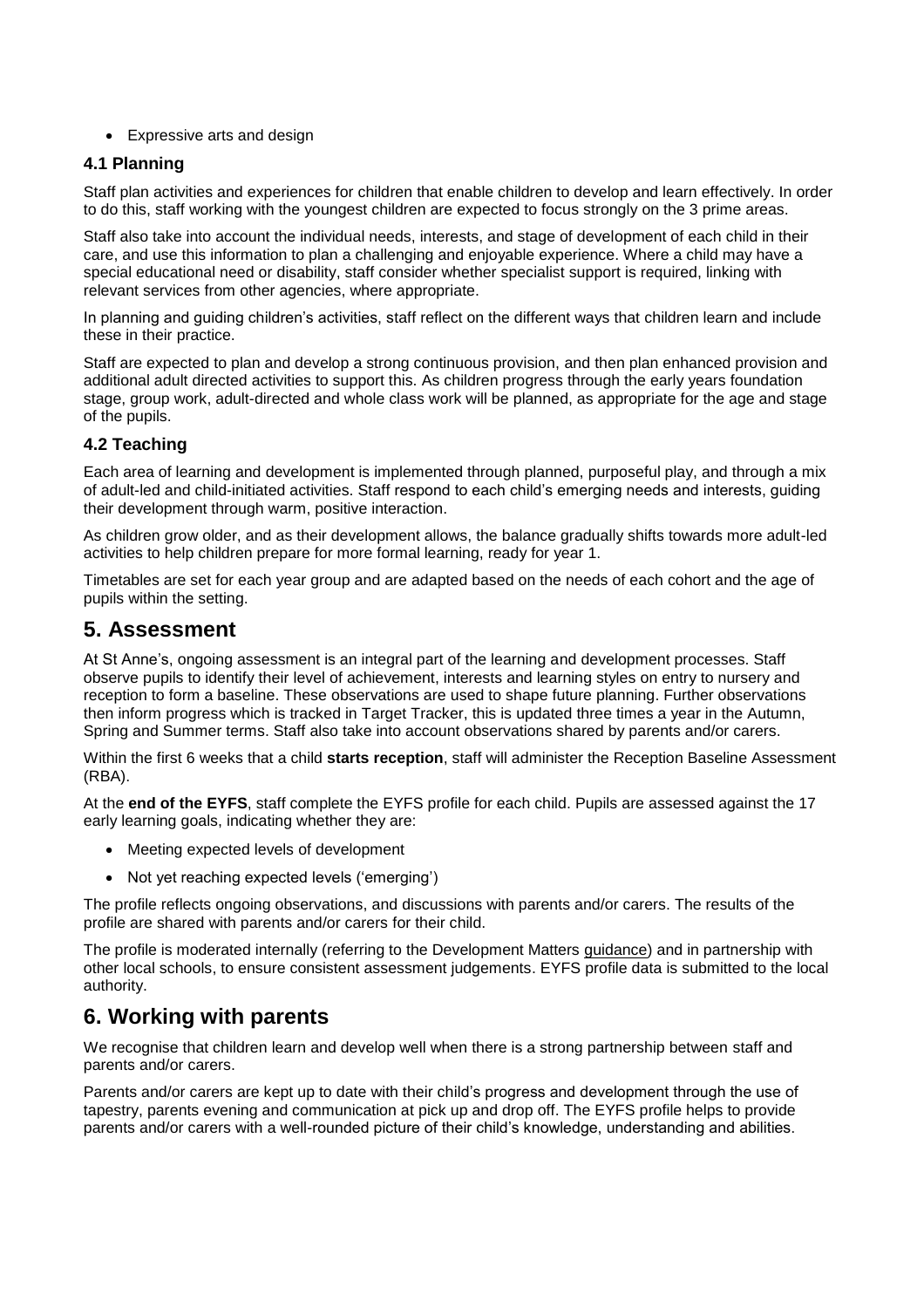Each child is assigned a key person who helps to ensure that their learning and care is tailored to meet their needs. The key person supports parents and/or carers in guiding their child's development at home. The key person also helps families to engage with more specialist support, if appropriate.

# **7. Safeguarding and welfare procedures**

We promote good oral health, as well as good health in general, in the early years by:

- The effects of eating too many sweet things
- The importance of brushing your teeth

The rest of our safeguarding and welfare procedures are outlined in our safeguarding policy.

### **8. Monitoring arrangements**

This policy will be reviewed and approved by senior leadership team every year.

At every review, the policy will be shared with the governing board.

Review Sept 2022